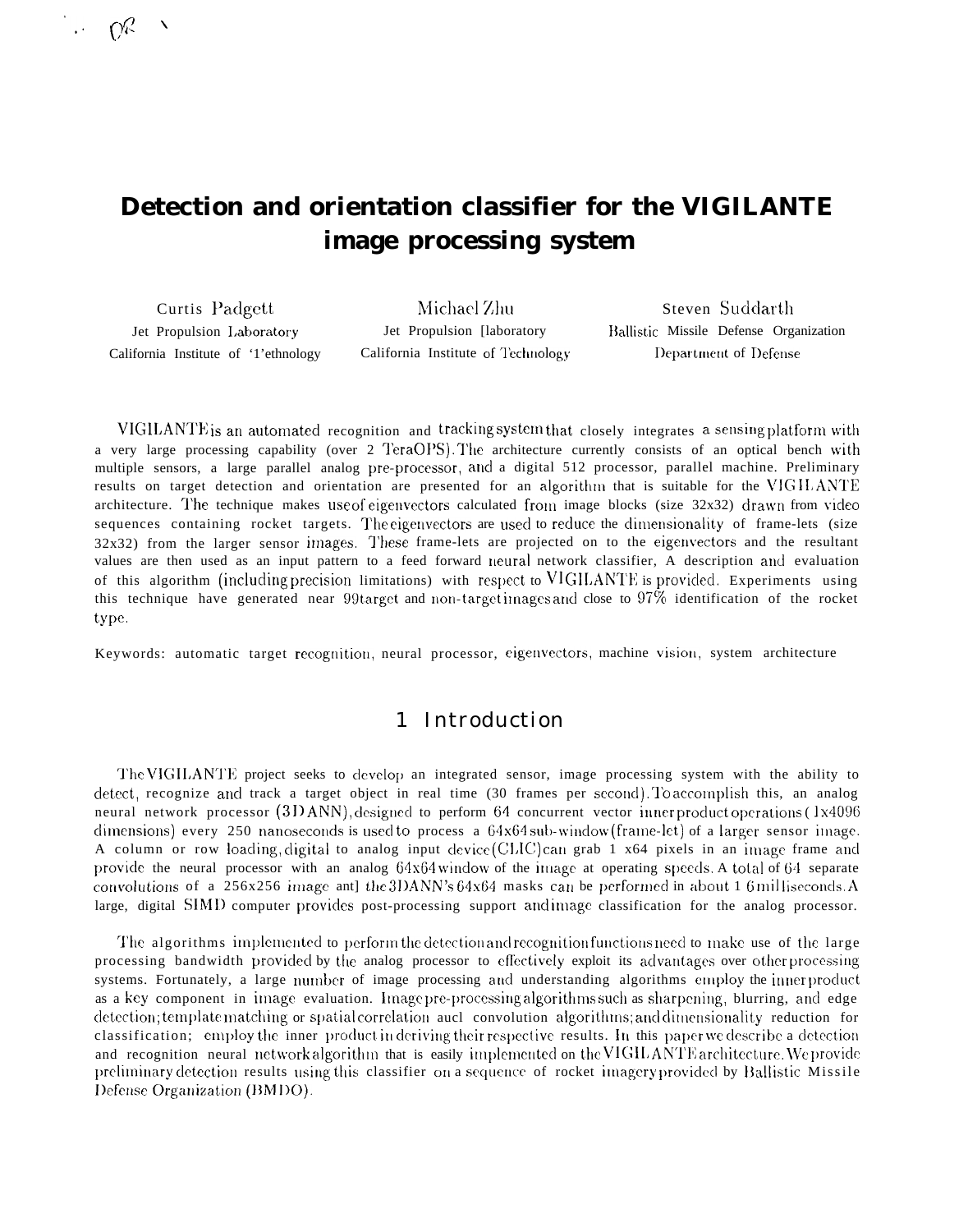# 2 VIGILANTE Description

The sensing component of VIGH,ANTE, calls for two visual sensors (one with cent rollable zoom lens), and a sensor each for infra-red  $(IR)$  and ultra-violet  $([J\,$ . The sensing platform is to be mounted on a gimbal to allow real time tracking to be performed. Initial target acquisition and pointing is via the detection system or external to VIGILANTE (e.g. radar). An image (size 256x256) from a selected sensor is read into a frame buffer at video rates for usc by the rest of the system. 'lhe control of the gimbal and the selection of the sensor is performed by the control logic that sits on a host  $P6$  machine.

The processing path of VIGILANTE consists of digital loading device (CLIC) that transforms the digital sensor image to  $64x64$  analog windows that are then presented to the analog processor  $(3DANN)$  in parallel. The analog processor performs 64 concurrent inner products with its stored templates and outputs these values every '250 nano-seconds. These values are transformed back to digital and feel into a 512 processor SIMD parallel computer (1'01'). It is here where the interpretation aucl classification algorithms are performed. These results are then sent to a host processor which makes appropriate state changes for the  $VIGILANTE$  machine.

The central component of VIGILANTE is the 3DANN module. It has 64 64x64 digitally specified weight templates. The inner product of each template and an analog conversion of a 64x64 frame-let from the current sensor window is evaluated every 250 nanoseconds resulting in a 64 dimensional output vector,  $v$ -

$$
v_i = \sum_{j=1}^{64x64} c_j * T_{i,j}
$$

where c is a  $64x64$  input image and T is the matrix defined by the templates. The templates in the 31) ANN module are specified with 8 bit precision. A full set of templates  $(64)$  can be loaded in approximately 1 millisecond.

The 31) ANN is supplied an analog  $64x64$  frame-let each operation by the CLIC. The CLIC loads a single  $1x64$  column or row of pixels from the buffered image each time step and converts  $64x64$  pixels to analog values which are then dumped to the 31) ANN in parallel for evaluation. The pixels are retained in the CLIC circuitry in digital format until shifted out. All 64 convolutions of a 256x256 image with the 64x64 3DANN templates requires approximately 16 milliseconds.

In order to do template matching, the CLIC also calculates the energy of each column or row it loads. The value is sent to the and provides this value to the  $101'$  which keeps track of the total energy in the window. This is important when trying to determine the image location with least mismatch energy, M, for image I, and template T. It is defined as follows-

$$
M(p,q) = \sum_{m,n} (I(m+p, n+q) - T(m,n))^2
$$

expanding the right side gives-

$$
M(p,q) = \sum_{m,n} \left( I(m+p,n+q)^2 - 2I(m+p,n+q)T(m,n) + T(m,n)^2 \right)
$$

As we are generally interested in the template with least mismatch energy, finding the maximum for the inner product between T and I would be sufficient provided that all templates were normalized (we could ignore the  $T<sup>2</sup>$  term) and the energy of each window (the  $I<sup>2</sup>$  term) could be determined. If the window energy term is not available concurrently with the inner product results from the 3DANN, the convolution outputs from each template would need to be stored and updated after the normalization terms were calculated. This would significantly delay processing and limit the effectiveness of template matching in  $VIGILANTE$ .

The 64 analog values generated by the  $3D$  ANN and the energy term calculated in the CLIC are converted to 8 bit digital values and are passed into a  $512$  processor SIMD machine. It consists of 4,  $128$  processor CNAPS boards,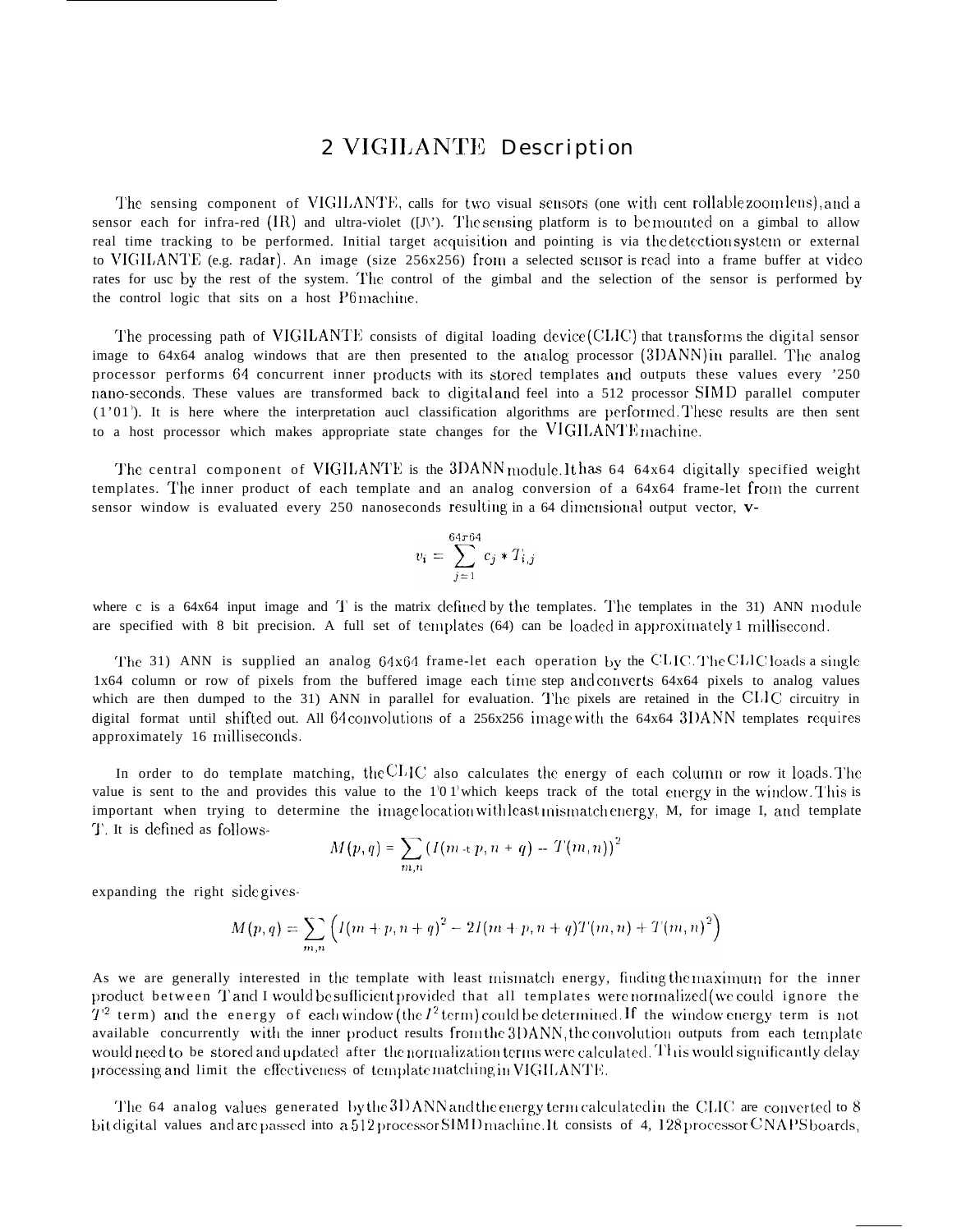

. .

Synapse **Weight Templates**

Figure 1: VIGILANTE architecture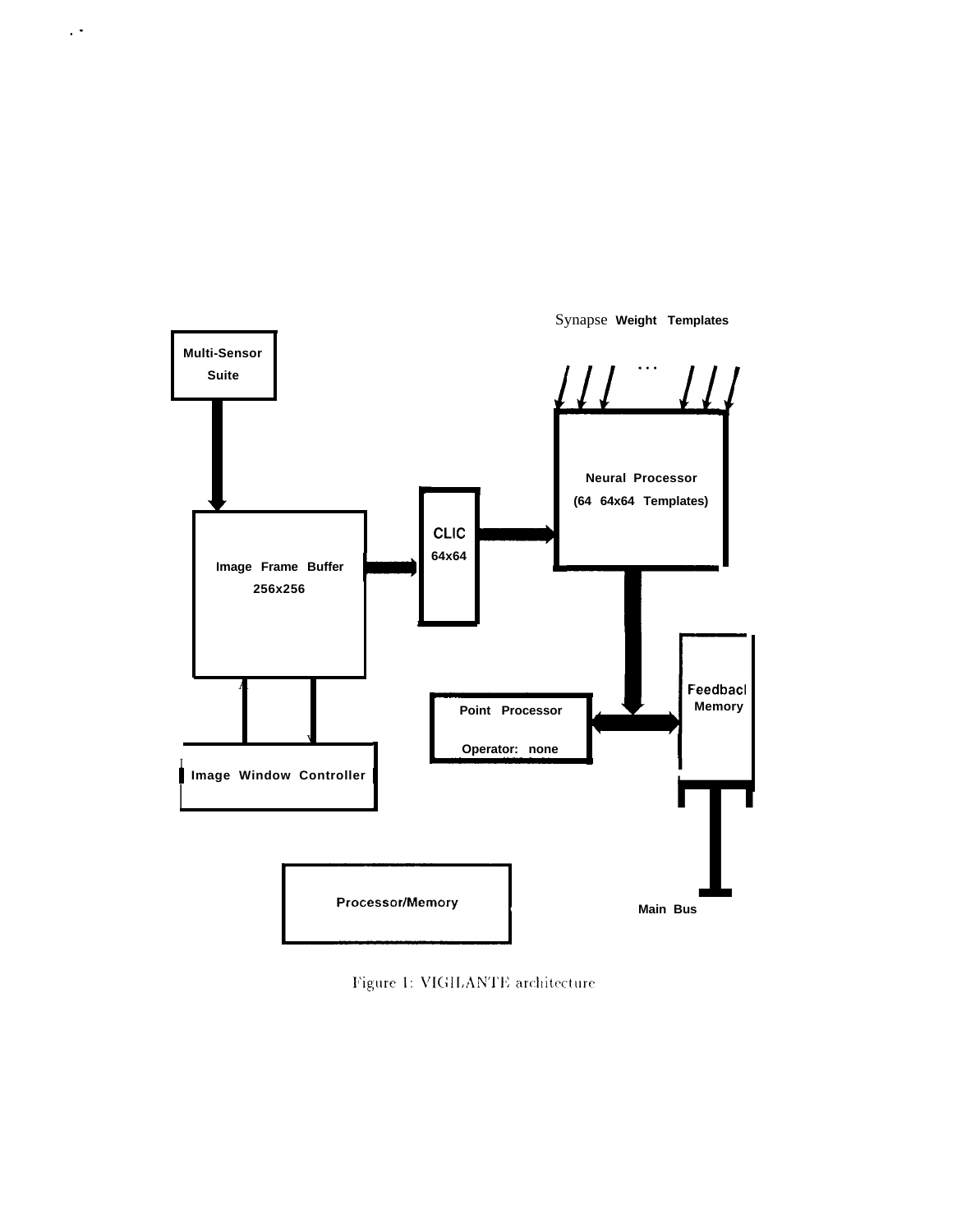distributed by Adaptive Solutions in Beaverton, Oregon. The set of processors aud memory provide storage for partial results, perform post-processing operations on the 3D ANN output, and evaluate the processed information for system control and image understanding. Figure 1 shows the architectural layout of the VIGILANTE image processing system

 $\sim$ 

#### 3 Rocket Imagery

To develop and evaluate the algorithms used to accomplish real time tracking of targets, the VIGILANTE team is currently collecting a suitable database of digital video images containing potential targets. Although the VIGILANTE system should be capable of tracking a widerange of target objects, this report concentrates on airborne rocket targets. The database used for these preliminary tests was made available by BMDO and consists of relatively long range, up looking, missile sequences

Typically, a frame contains a single target object in a clutter free sky. In general, no details of the missiles can be made out in any of the frames, the target object consists of a few bright pixels  $(1\ 0-20)$  and in some cases, an extensive plume. The images in the database suffer from a small dynamic range and considerable noise which can be attributed to digitization and the poor quality of the video tape. There are three distinct image sequences, each with a different type of missile. The sequences are from 10-30 seconds in duration with 30 individual frames for each second. Figure 2 shows examples of the three missile sequences at the beginning, middle, and end of the digitized portion of video.

All images were linearly stretched over the entire 8 bit intensity range and cropped to 256x256. Care was taken to insure that the target was still present in each of the images. The individual images were labeled with the location of the target within the frame and the direction of the plume with respect to the image. The plume direction values could take any of the eight major compass headings  $(N, NW, SW, S, SE, E, NE)$  where N indicates the top of the image. The data from the sequences were divided into training and test sets.

The goal of the detection algorithm is to determine whether or not a target exists in a given window and if it does, provide the direction of the plume. The training data is provided to set classifier parameters (by learning for example) while the testing data is used to evaluate the classifier (i.e. determine how well it generalizes to novel data). To facilitate this process the training and test set images were further modified by extracting 32x32 non-target (selected randomly) and target patches from all of the images. In addition, rotations were performed on the target data to provide a more comprehensive test of both plume direction and sensitivity of the classifier to orientation. The size of the test and training sets are 400 and 1200 images respectively with equal numbers of target and non-target patches. Examples of the targets from each of the missiletypes along with Hon-targets can be found in Figure 3.

# 4 Algorithm Description

To demonstrate the flexibility of the VIGH. ANTE designand architecture with respect to image processing, a detection algorithm suitable for the system is described and tested on the rocket imagery. The algorithm was developed and tested initially using full floating point precision (4 bytes). In subsequent experiments, the precision of the templates and the resultant inner product were restricted to  $8, 6$ , and  $4$  bits to provide a more realistic appraisal of the expected performance of such an algorithm used on VIGILANTE. The algorithm we evaluated on the rocket database consists of two stages:

1. The image window to be evaluated is projected onto each of  $n$  distinct masks of the same dimensionality.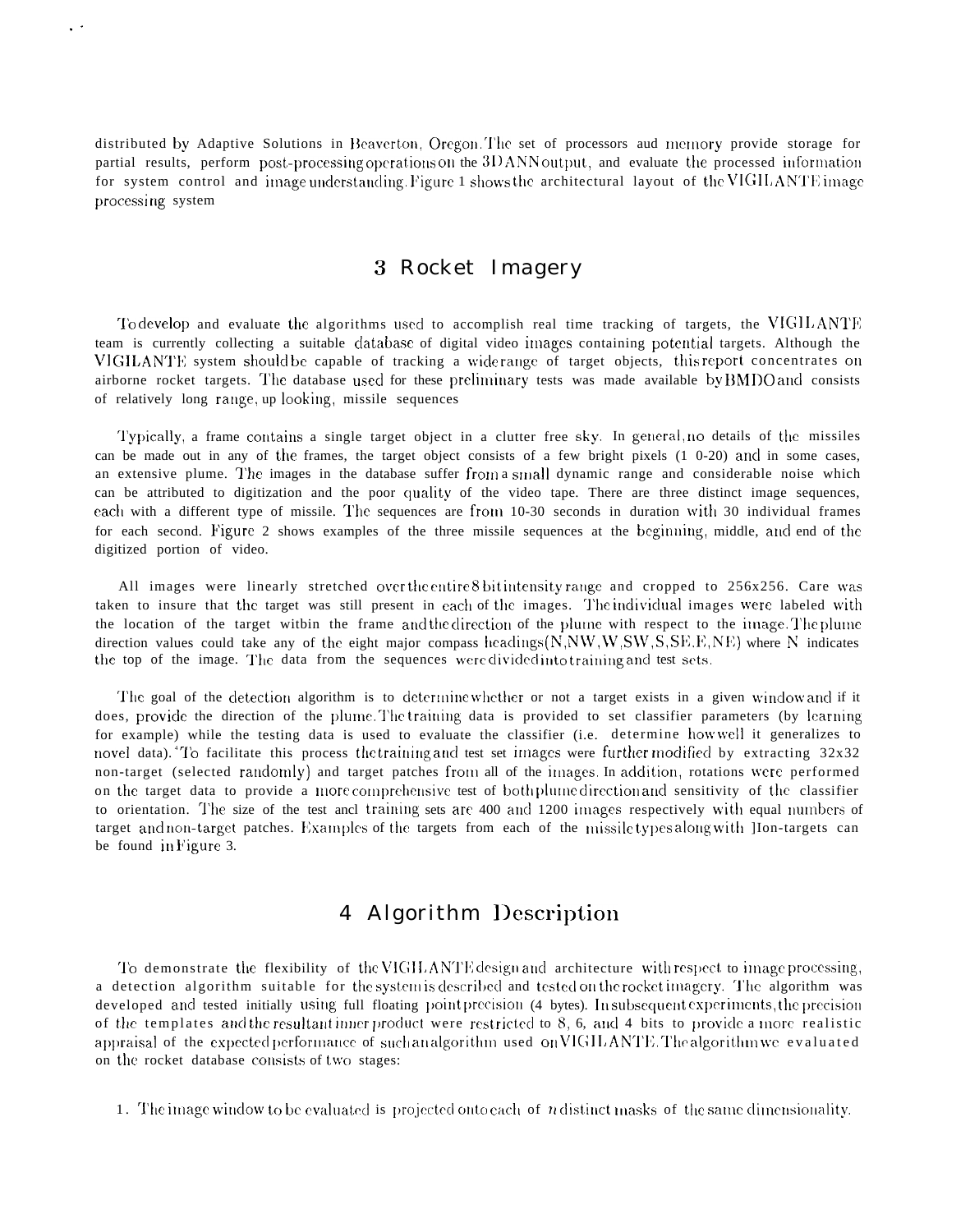

 $\cdot$  .

Figure 2: Examples of image sequence frames in the BM 1)0 rocket data



Figure 3: Examples of 32x32 windows extracted form the database for training and evaluation.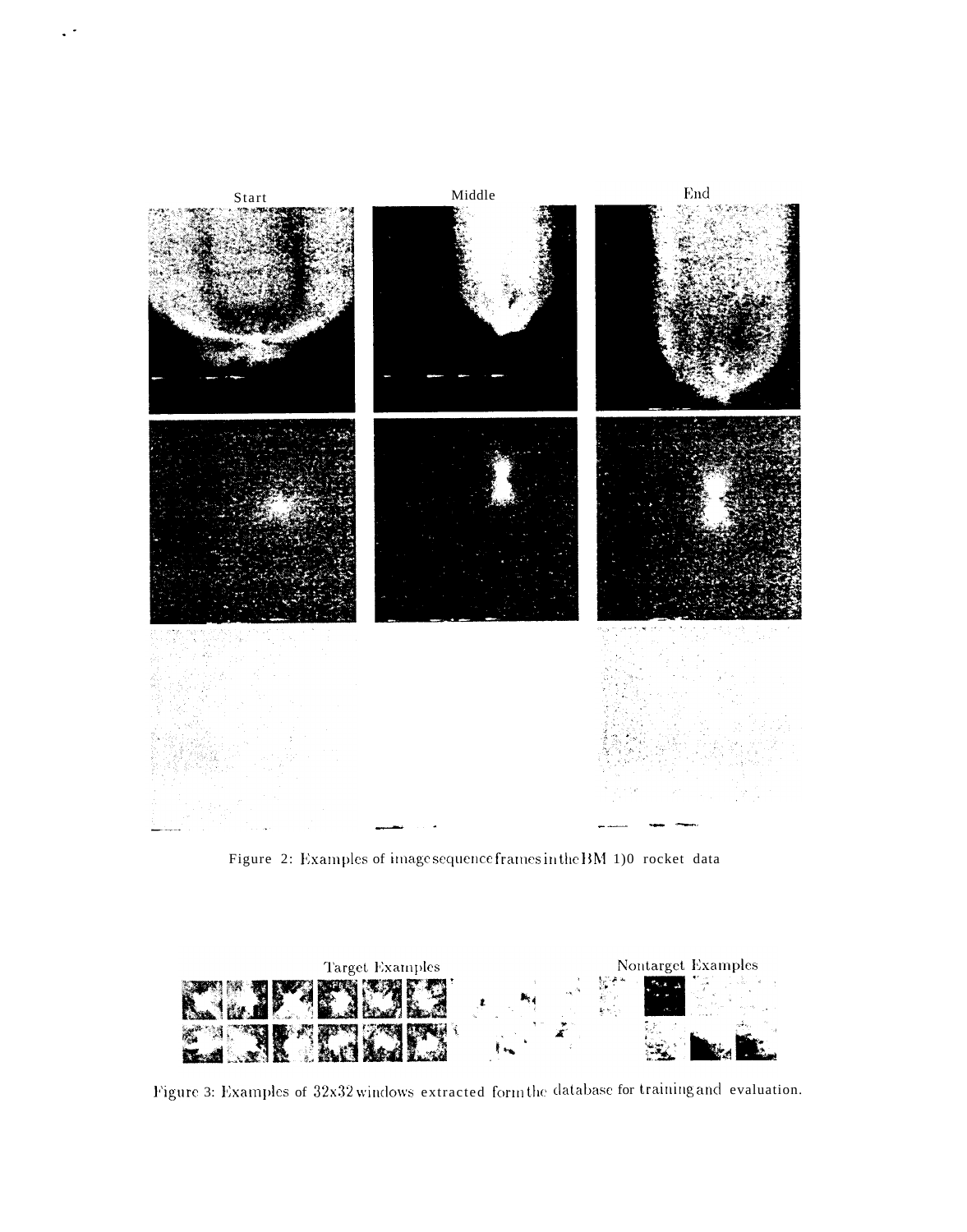

**ALGORITHM** 

Figure 4: Algorithm to VIGIL ANTE architecture.

2. The *n* dimensional output vector serves as input to a classifier that determines if a target is present and if it is, the direction of the plume.

Figure 4 shows the mapping of the algorithm to the VIGILANTE architecture. The projections, a simple inner product, are implemented by the <sup>3D</sup> ANN. The <sup>CL</sup> IC and Frame Buffer are used to select the window to be evaluated and finally, the 1'01' implements the classifier. In this study, a simple feed forward neural network is used to classify the windows. A single hidden layer employing a sigmoid activation! function in its units (the number of units in this layer was allowed to vary) feeds 5 output variables labeled-target, N, W, S, E. Similar classifiers have been developed and tested on the CNA l'S processors providing satisfactory results .7,11

Each sub-image block is evaluated independently by first projecting the 32x32 image patches on each of n masks and then providing these outputs to the neural network for classification. The mask are used to reduce the dimensionality of the data from  $32x32$  to n. Such a reduction should simplify the underlying statistical problem by reducing the number of free parameters and enhancing the ability of the classifier to generalize. Dimensionality reduction has been used reliably in a number of image recognition problems (where the "curse of dimensionality"<br>is a [particularly pressing problem<sup>2</sup>) including view invariant object recognition,<sup>12,8,6</sup> face recognition, emotion classification of faces. <sup>I, 14,13</sup>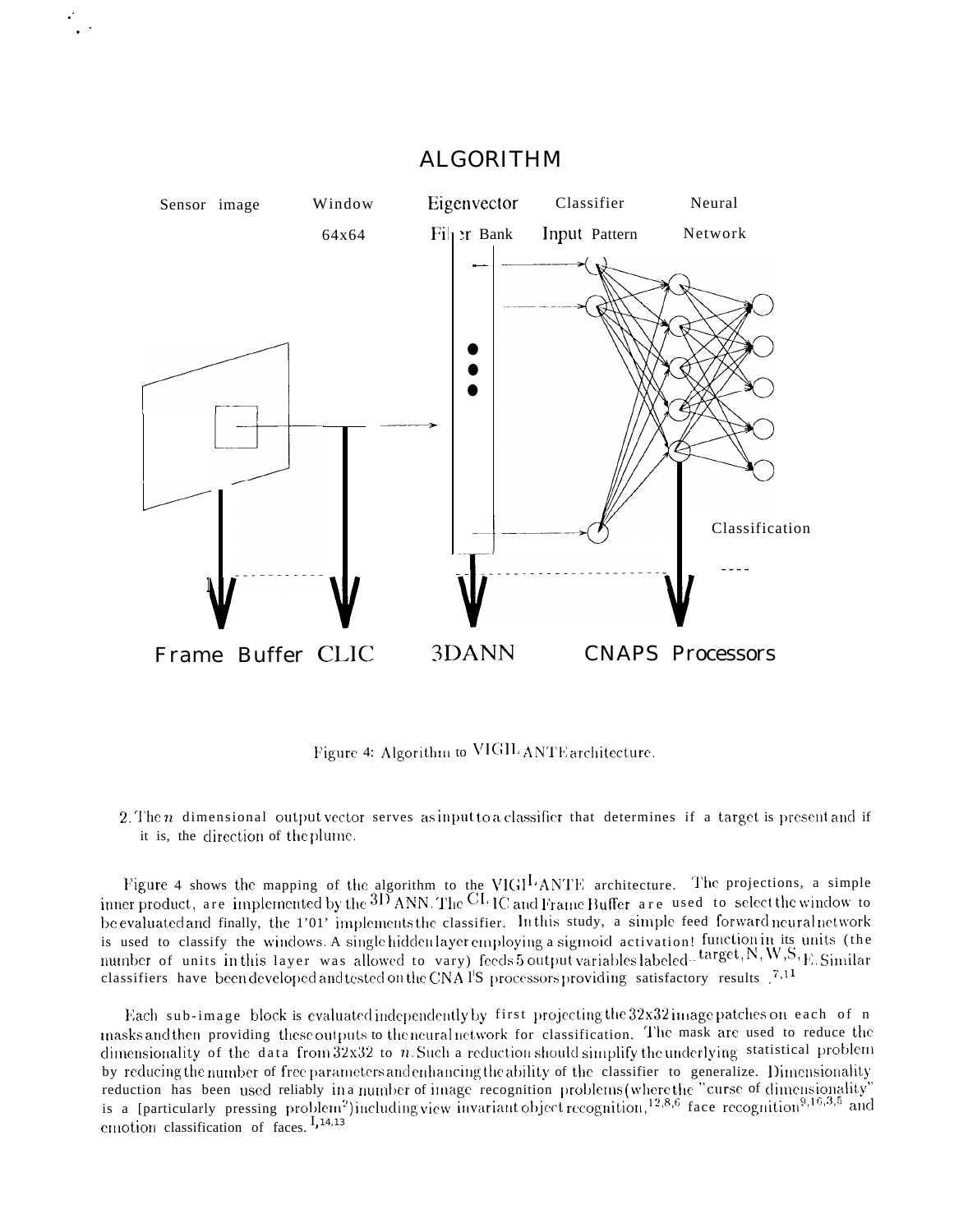

Figure 5: Eigenvectors developed from target and non-target 32x32 patches.

Of course the selection of the masks used to reduce the dimensionality of the data is of great importance. A poor set of masks will decrease tile effective signal to noise ratio resulting in poor discrimination between targets and nontargets. However, finding a good set of filters almost invariably depends on the set of images being evaluated. Clutter, occlusion, sensor noise, lighting dependencies, views, etc. make detection of even well modeled objects extremely difficult. One approach used to minimize some of these problems is to design the masks from<br>actual sensor views of the object.<sup>15</sup>Typically interesting features are located on the object or the object its centered (as was the case for the rocket data) and principal components is used to extract a set of eigenvectors ordered with respect to the variance (by eigenvalues).

The eigenvectors of a set of images, I, can be obtained using the technique outlined by Turk and Pentland.<sup>16</sup><br>They found the eigenvectors,  $E_M$  of the autocorrelation matrix  $M(M = I'I)$ , by using SVD. A set of eigenvectors are presented in Figure 5. The set labeled "Target Eigenvectors" was generated using the 32x32 targets in the<br>train ing set. The other set was generated frorlltllclloll-target examples in the training set. Both sets of eig they could serve as the masks for a large number of different classifiers whereas the target eigenvectors is that they could serve as the masks for a large number of different classifiers whereas the target eigenvectors ar only suitable for the particular targets from which they were generated, in these tests, the input patterns to the network were derived from the projections of the image on the top  $k$  eigenvectors of a single mask set (either target or non-target).

A simple two layer, feed-forward network is used to classify the projections of the image blocks onto the eigenvectors sets. Its hidden layer employs a non-linear sigmoid function and the network is trained with back<br>propagation.<sup>10</sup>A portion of the training set (a hold out set) is reserved to stop network learning in order to algorithm on the post-processing machine. The network is required to map the mask outputs for the image blocks onto the associated 5 dimensional output vector. For non-target patterns, no error is back propagated in any of the direction fields- a simple don't care state is incorporated into the network to facilitate this aspect of the mapping.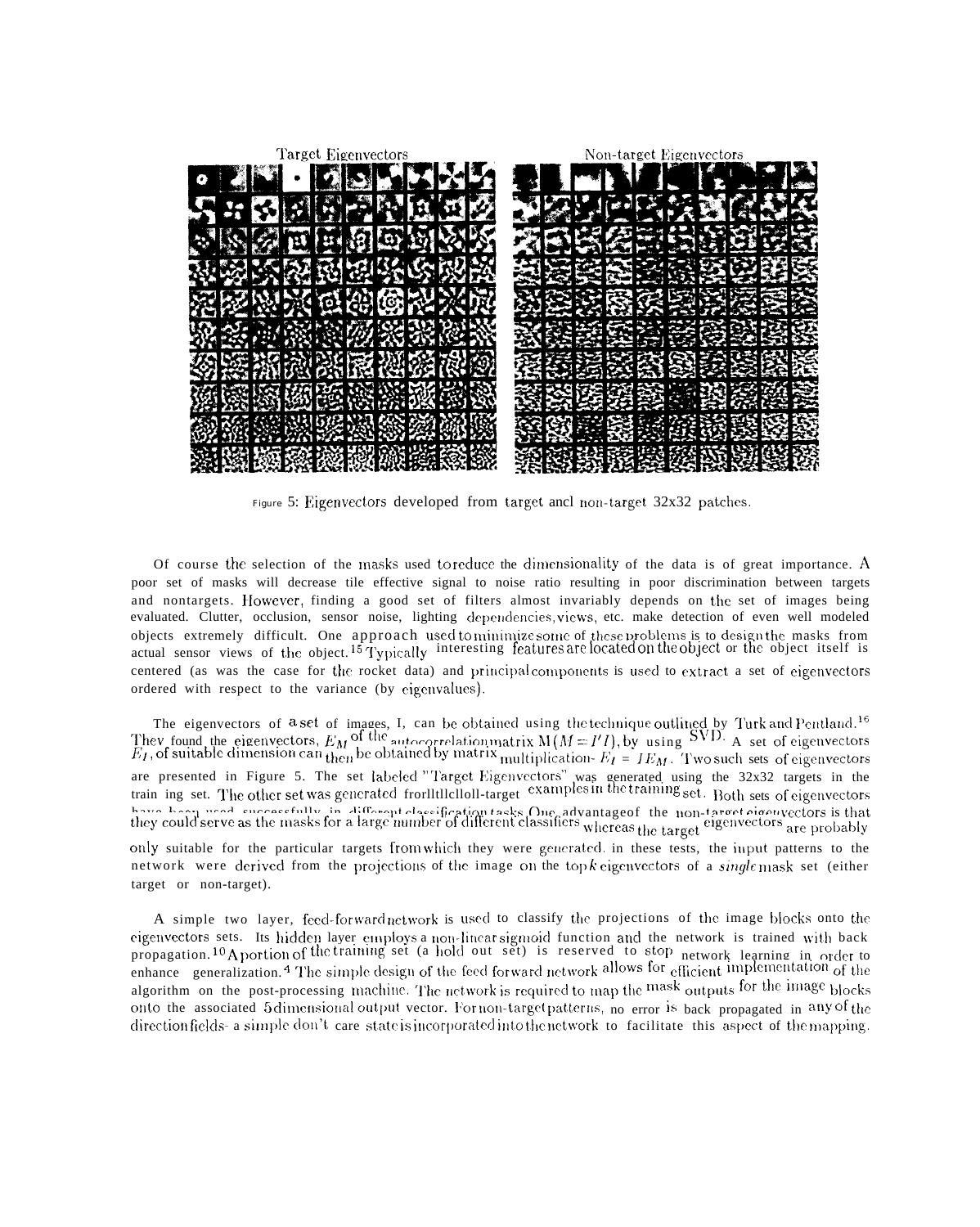

Figure 6: The graph on the left presents the fraction of test cases successfully identified vs. the number of nodes in the hidden layer. The two curves represent individual classifier results with either the eigenvectors generated by the targets or the non-targets. The dimensionality of the input pattern was 30. The graph on the right shows the same fraction vs. the size or number of projections on the two eigenvector sets. Tile size of the hiddenlayer was fixed at 30nodes.

#### Results  $\overline{5}$

Initial tests on the rocket imagery were used to determine the architecture of the classifier and the number of projections on the eigenvector sets needed to obtain good generalization. In these experiments, full floating point precision was used in both the eigenvectors and the actual patterns presented to the neural network. We felt this was sufficient to provide a reasonable starting point for the architecture and subsequent experiments tended to bear this out. To determine if the neural network classifier could perform this detection and direction test, we initially used full floating point precision and varied the number of nodes in the hidden layer to select an architecture suitable for the problem. This was done with both sets of eigenvectors. In addition, we examined the performance of the classifier using different numbers of projections, which changes the size of the input pattern presented for classification. For the varying pattern size, the number of hidden nodes was fixed at 30. The size of the pattern was fixed at 35 when the number of hidden nodes was allowed to vary.

Figures 6 present the results of these tests. The graphs show the detection rate achieved by the classifiers which is simply the number of correct observations (target or non-target) divided by the total number of test cases. For the eigenvectors derived from tile actual target data of the training set, detection rates approaching 100% are achieved while the non-target eigenvectors produce results at around 92%. Plume direction (not shown) was correctlyidentified in about 90% of the target cases. This is a more difficult task for the network in that most of the imagery is without clutter and the target is quite bright with respect to the background so that detection is quite straight forward. Determining the plume direction of the 32x32 images of Figure 2 is quite difficult however, even for the human eye. Surprisingly, the identification rates are quite high for the classifiers with both eigenvector sets.

The second set of experiments looks at the hownoise in the system, as reflected by reduced precision in the analog processing compo cuts, impacts the detection and direction identification rates. Figure 7 examines the impact of reduced precision in both the output of the neural processor (the inner product of the eigenvectors and the image; io in the chart) and in the actual values of the eigenvectors themselves (the template values stored in the 3DANN). In these set of tests, precision was only examined for the target set of eigenvectors. The tests were conducted at full, 8 bit, 6 bit, and 4 bit precision.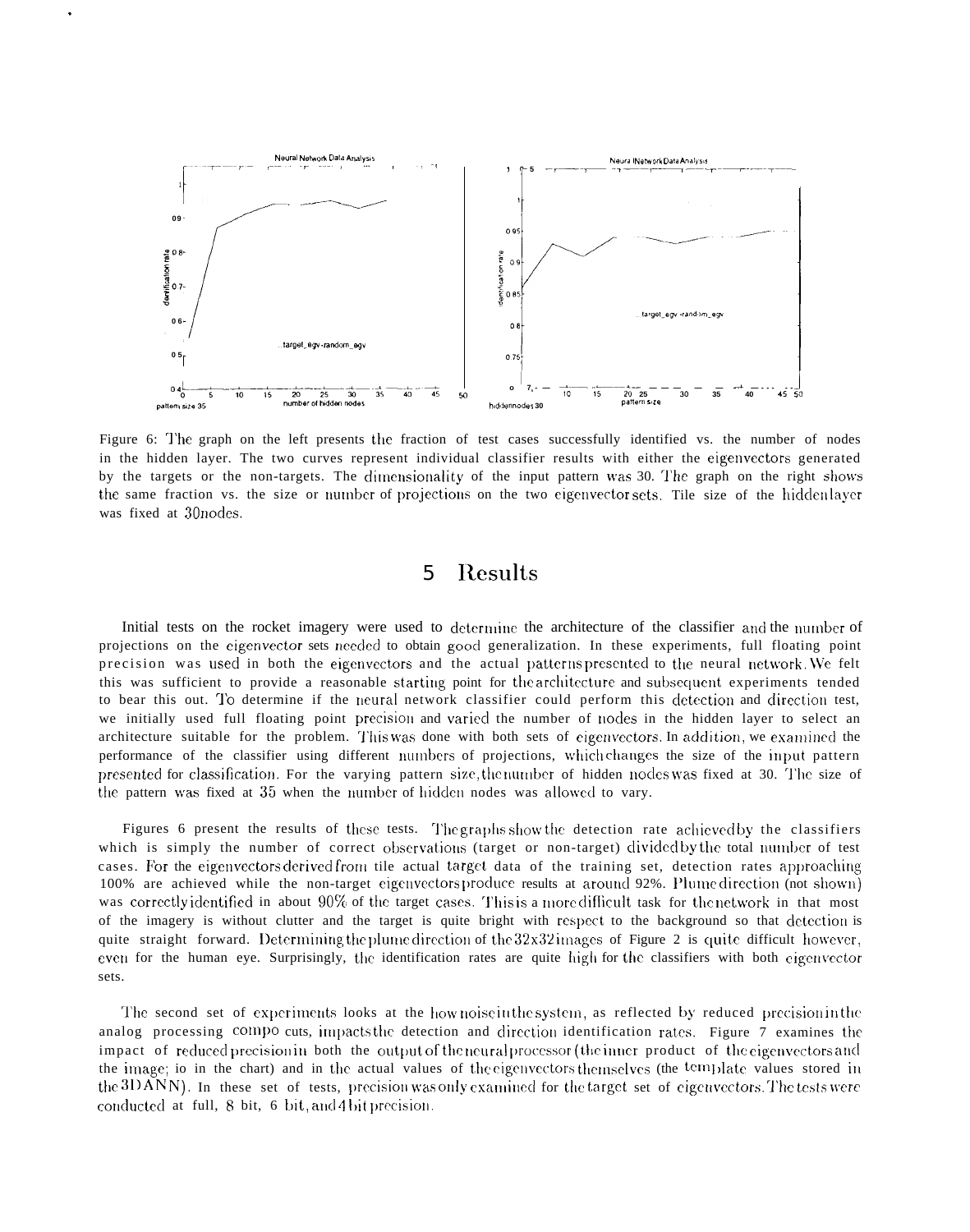| Eigenvectors | Precision: Weights & io | Total Id Rate   Dir Id Rate |  |
|--------------|-------------------------|-----------------------------|--|
| Non-target   | float & float           |                             |  |
| Target       | float & float           | 100                         |  |
| Target       | float & 8bit            | Ψ.                          |  |
| Target       | 8bit & 8bit             |                             |  |
| Target       | 6bit & 6bit             | 00                          |  |
| Target       | 4bit & 4bit             |                             |  |

Figure 7: Classification rates for both non-target and target eigenvector sets using 30 projections (input dimensions) and 30 hidden nodes. The precision term indicates the number of bits used to represent both the eigenvectors and the projection values.



Figure 8: The 1eft panel presents the original image. Each 32x32 block is first projected on the top 30 target eigenvectors (8 bit) and the resultant values (8 bit) are presented to the mural network for classification. The right panel shows the output of the network (in reverse video). Values below 0 arc mapped to () (white in the panel).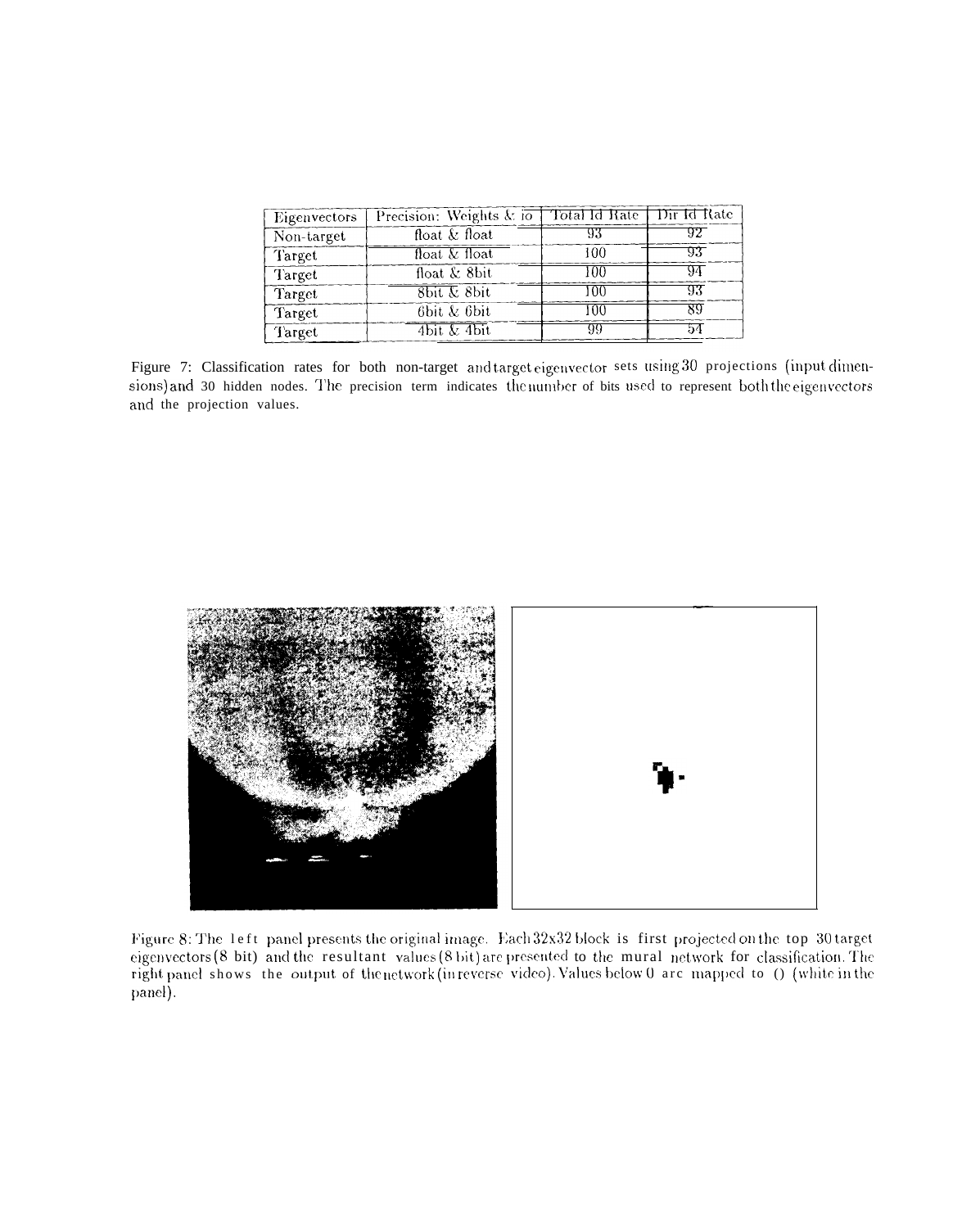As Figure 7 snows, reduced precision had little effect on detection in the rocket imagery. Very high detection rates occurred at all levels of precision. Figure 8 shows the response of the classifier to each of the blocks of a novel image from the sequence (right panel) at  $8$  bit precision in both the eigenvectors and the pattern representation. Significant degradation in direction performance appears after 6 bits. Only the 4 bit representation of the eigenvectors and the  $3D$  ANN output significantly impacts the classifiers ability with respect to direction

Both direction and detection have high classification rates with only a few dimensions which is beneficial in two ways. First, it frees up additional template resources in the  $^{3D}$  ANN for alternative mask for other classification tasks. Second, it reduces the complexity of the classifier and either frees resources in the POP or decreases the time needed to process the input pattern. Provided that other target sets can be represented by such a compact pattern, this allows VIGILANTE to conduct multi-way searches. In addition, if the detection rate achieved by the non-target eigenvectors is acceptable, multiple classifiers can be run on the same projection values which would also increase the flexibility of the VIGILANTE system and its ability to cope with novel situations.

#### 6 Conclusion

We have described an algorithm that is easily implemented in the VIGHANTE architecture that provides very good detection rates on rocket imagery supplied by BM110. Provided precision can be maintained, the algorithm also generates orientation information at rates over 90%. Obviously the imagery at this early stage of the project is quite simple. To provide detection, orientation, recognition information over a wider range of targets, views, and backgrounds will decrease these classification rates. To overcome the problems introduced by the additional variables, we are currently examining a hierarchical control and classification structure using a similar methodology that proceeds through the various image understanding goals in stages.

#### 7 REFERENCES

- [1] M Bartlett, P. Viola, T. Sejnowski, J. Larsen, J. Hager, aud P. Ekman. Classifying facial action. In Advances in Neural Information Processing Systems 8, Cambridge, M A, 1996. MIT Press.
- [2] R. Bellman. Adaptive Control Processes: A Guided Tour. Princeton [University Press, New Jersey, 1961.
- [3] 1). Beymer Face recognition under varying pose Technical Report Al Memo No. 1461, MIT Artificial Intelligence Lab, 1993.
- [4] C.Bishop.Neural Networks for Pattern Recognition.Clarendon Press, Oxford, 19\$5.
- [5] R. Brunelli and T. Poggio. Face recognition: Feature versus templates. IEEE Trans. Patt. Anal. Machine Intell., 15(10), October 1993.
- [6] M.C. Burl, U. Fayyad, P. Perona, P. Smyth, and MI'. Burl. Automating the hunt for volcances on venus. In Proceedings of the 1994 IEEE Computer Vision and Pattern Recognition Confe rence, Seattle, WA, 1 994.
- [7] D. Caviglia, M. Valle, and G. Bisio. Effect of weight discretization on the back propagation learning method: Algrothim design and hardware realization. In International Joint Conference on Neural Networks, San Diego, CA, 1990.
- [8] S. Edelman, Class similarity and viewpoint invariance in the recognition of 3d objects. Technical Report CS-TR-92-17, Weizmann Institute of Science, 1992.
- [9] M. Kirby and L. Sirovich. Application of the karhunen-loeve procedure for the characterization of human faces, IEEE Trans. Patt. Anal. Machine Intell., 12(1), 1990.